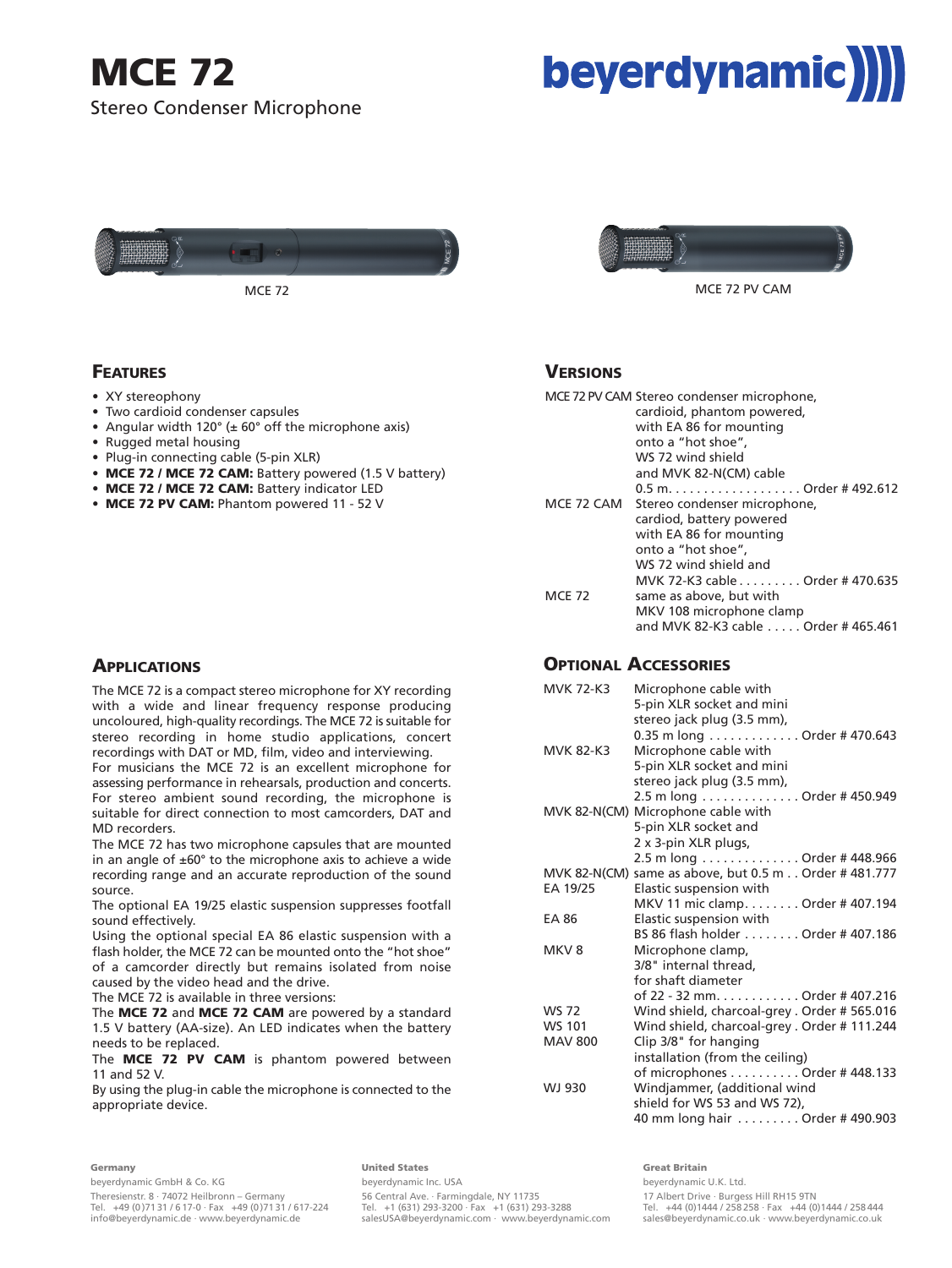## **MCE 72**



#### **TECHNICAL SPECIFICATIONS**

| Transducer type Condenser                        |                     |
|--------------------------------------------------|---------------------|
|                                                  | (back electret)     |
| Operating principle Pressure gradient            |                     |
| Frequency response 60 - 20,000 Hz                |                     |
|                                                  |                     |
|                                                  |                     |
|                                                  | axis angle 120°     |
| Open circuit voltage at 1 kHz                    |                     |
| MCE 72 / MCE 72 CAM 12 mV/Pa                     |                     |
| MCE 72 PV CAM 26 mV/Pa                           |                     |
| Nominal impedance 180 $\Omega$                   |                     |
| Load impedance>1 k $\Omega$                      |                     |
| Max. SPL at 1 kHz                                |                     |
| MCE 72 / MCE 72 CAM 120 dB                       |                     |
| MCE 72 PV CAM 120 dB                             |                     |
| Signal-to-noise ratio rel. to 1 Pa approx. 60 dB |                     |
| A-weighted equivaltent SPL approx. 26 dB         |                     |
| Power supply                                     |                     |
| MCE 72 / MCE 72 CAM. 1.5 V battery               |                     |
|                                                  | (Mignon AA)         |
| MCE 72 PV CAM Phantom power                      |                     |
|                                                  | $11 - 52V$          |
| Current consumption                              |                     |
| MCE 72 / MCE 72 CAM 12 mA                        |                     |
| MCE 72 PV CAM 3.7 mA per channel                 |                     |
| Operating time with battery                      |                     |
| type LR 6 (2300 mAh)                             |                     |
| MCE 72 / MCE 72 CAM approx. 75 hrs.              |                     |
| Output                                           |                     |
| MCE 72 / MCE 72 CAM. unbalanced.                 |                     |
|                                                  | capacitor decoupled |
| MCE 72 PV CAM balanced                           |                     |
|                                                  |                     |

| Connection                         |                         |
|------------------------------------|-------------------------|
| MCE 72 / MCE 72 CAM 5-pin XLR male |                         |
|                                    | $Pin 1 = Shield$        |
|                                    | $Pin 2 = AF - left$     |
|                                    | $Pin 3 = not connected$ |
|                                    | $Pin 4 = AF - right$    |
|                                    | Pin $5 = not connected$ |
| MCE 72 PV CAM 5-pin XLR male       |                         |
|                                    | $Pin 1 = Shield$        |
|                                    | $Pin 2 = AF + left$     |
|                                    | $Pin 3 = AF - left$     |
|                                    | $Pin 4 = AF + right$    |
|                                    | $Pin 5 = AF - right$    |
| Connecting cable                   |                         |
| <b>MCE 72 / MCE 72 CAM</b>         |                         |
|                                    |                         |
|                                    |                         |
|                                    | jack plug               |
| MCE 72 PV CAM                      |                         |
|                                    |                         |
|                                    |                         |
| Cable length0.5 m<br>Dimensions    |                         |
|                                    |                         |
| <b>MCE 72 / MCE 72 CAM</b>         |                         |
| Diameter25 mm                      |                         |
| MCE 72 PV CAM                      |                         |
|                                    |                         |
| Diameter25 mm                      |                         |
| Weight (without battery)           |                         |
| MCE 72 / MCE 72 CAM 175 q          |                         |
| MCE 72 PV CAM 135 g                |                         |
|                                    |                         |

#### **WIRING DIAGRAMS**

#### MCE 72 / MCE 72 CAM MCE 72 PV CAM